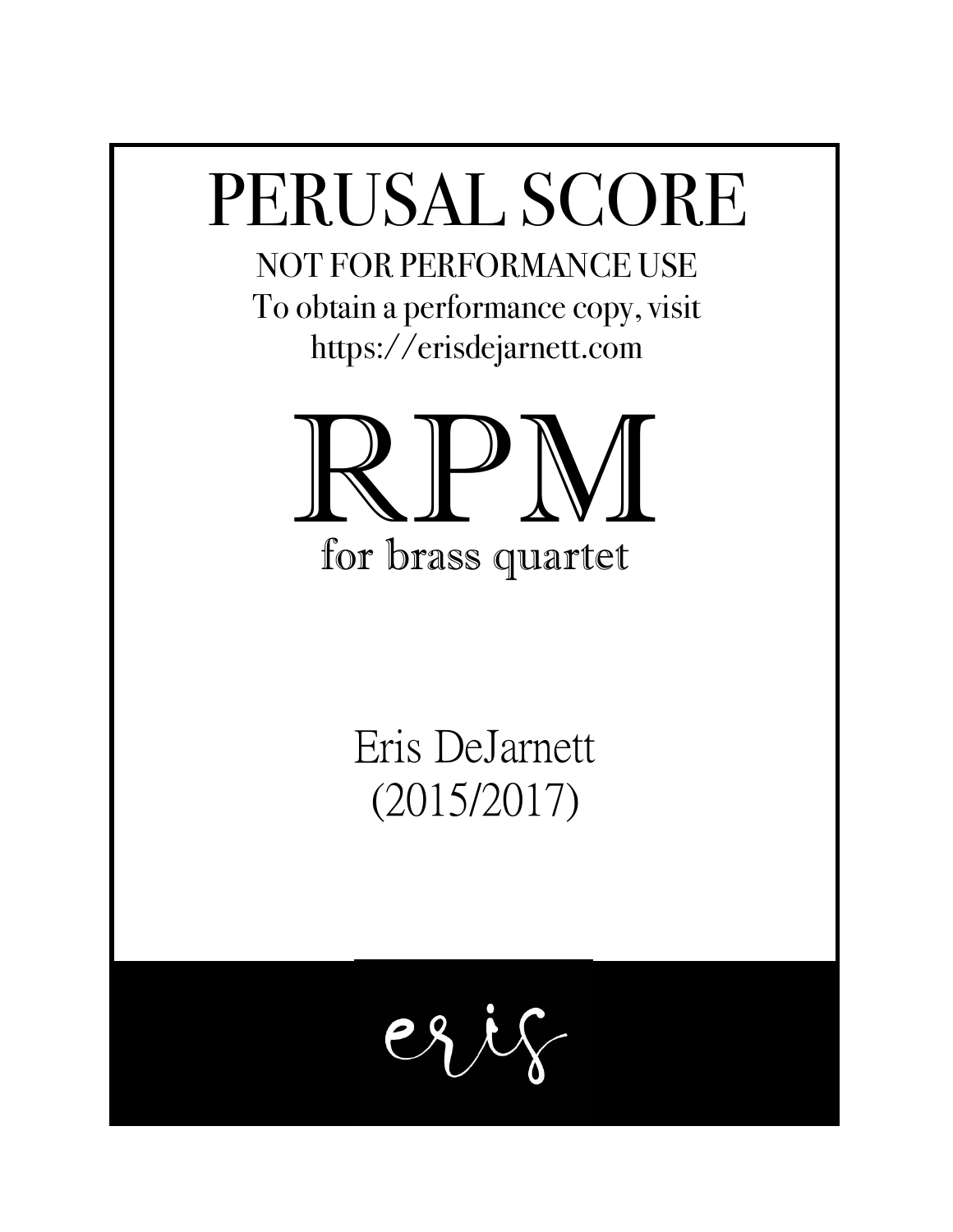Spending time in the Arizona State trumpet studio introduced me to a diverse group of players with countless skill sets. The performer in me had questions; the composer in me had ideas. After recruiting two of my fellow sophomores, I began writing us a trumpet trio. the first movement, modeled after one player, was energetic and technically demanding; the second, after the other, was devastatingly lyrical and meant for a group that knows how to feel. The third movement was mine. I named it Revolutions Per Minute, or RPM for short.

Fast forward three years to my inaugural semester at CalArts. I'm now a member of a wonderful brass quartet of inspiring musicians, and as we were looking around for rep, I found myself digging into the archives. I'd always wanted to set *RPM* for brass and large ensemble; what would happen if I instead expanded it for two trumpets, trombone, and tuba?

Once I'd settled on the quartet orchestration, I got to work. The result is a piece that closely resembles its predecessor, but I've added some new lines to the original. Audiences familiar with the trio version of RPM will still hear the material they love, those same moments of tension and release and desperation and victory, but with the addition of the low end, new opportunities await. So, for now, the revolution continues....

For Robert and Parker, as always, but also for Evan, Darren, and John.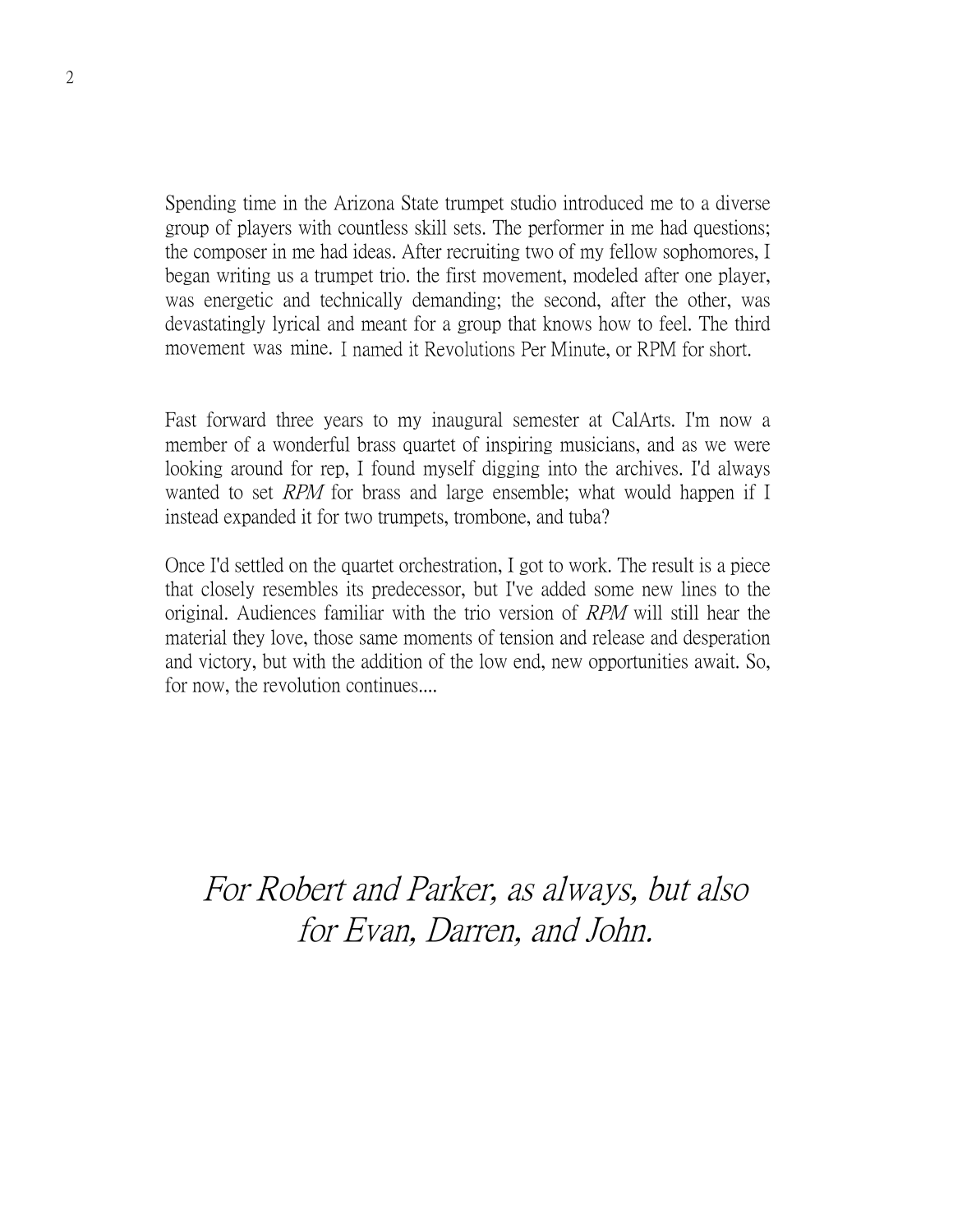$\displaystyle{\operatorname{RPM}}$ <br>  $\displaystyle{\operatorname{Call}}$  to Arms  $\displaystyle{\operatorname{Eris} \operatorname{DeJarnett}_{(2015/2017)}}$ RPM<br>I. A Call to Arms

Eris DeJarnett



Copyright © 2015, 2017 Eris DeJarnett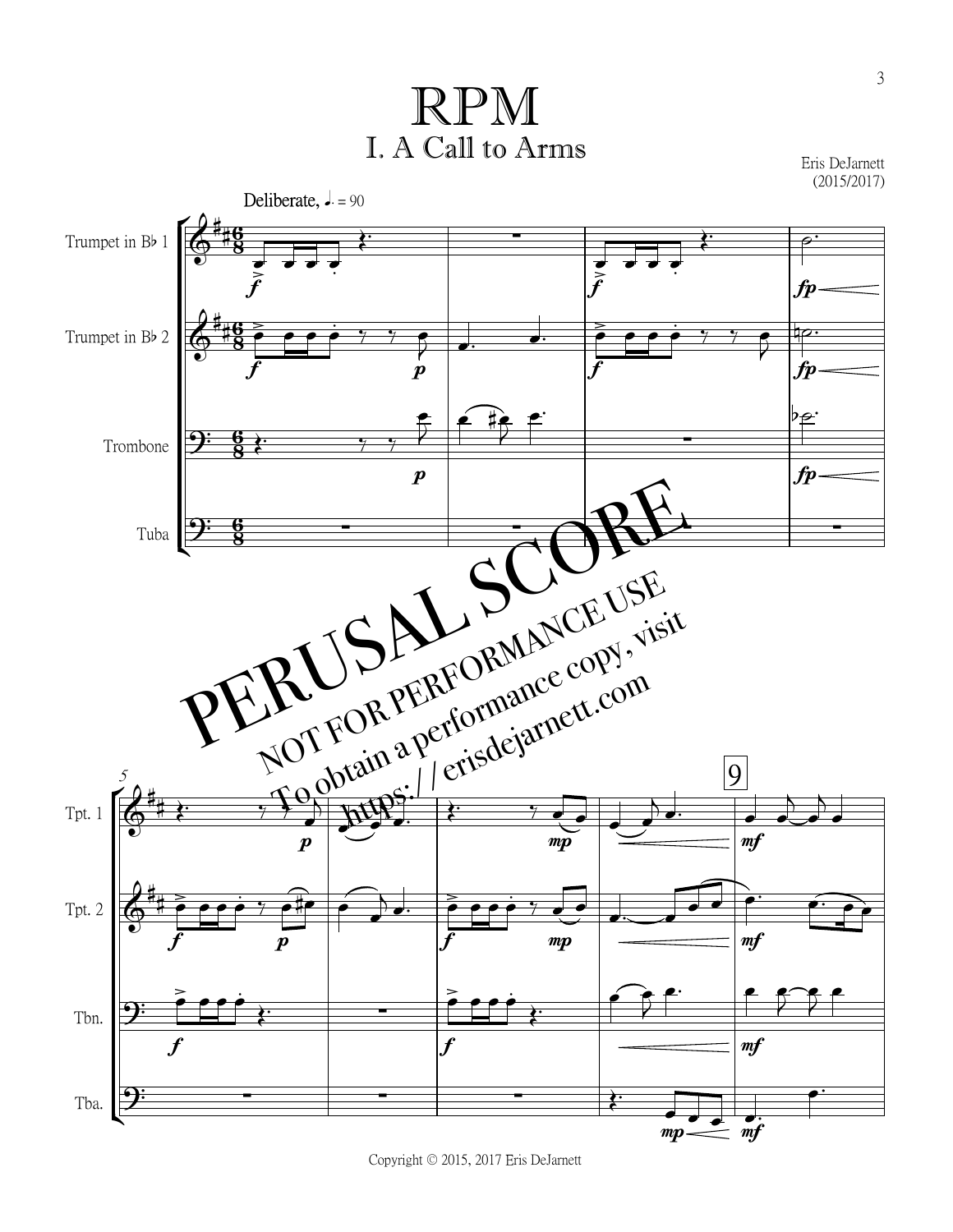





4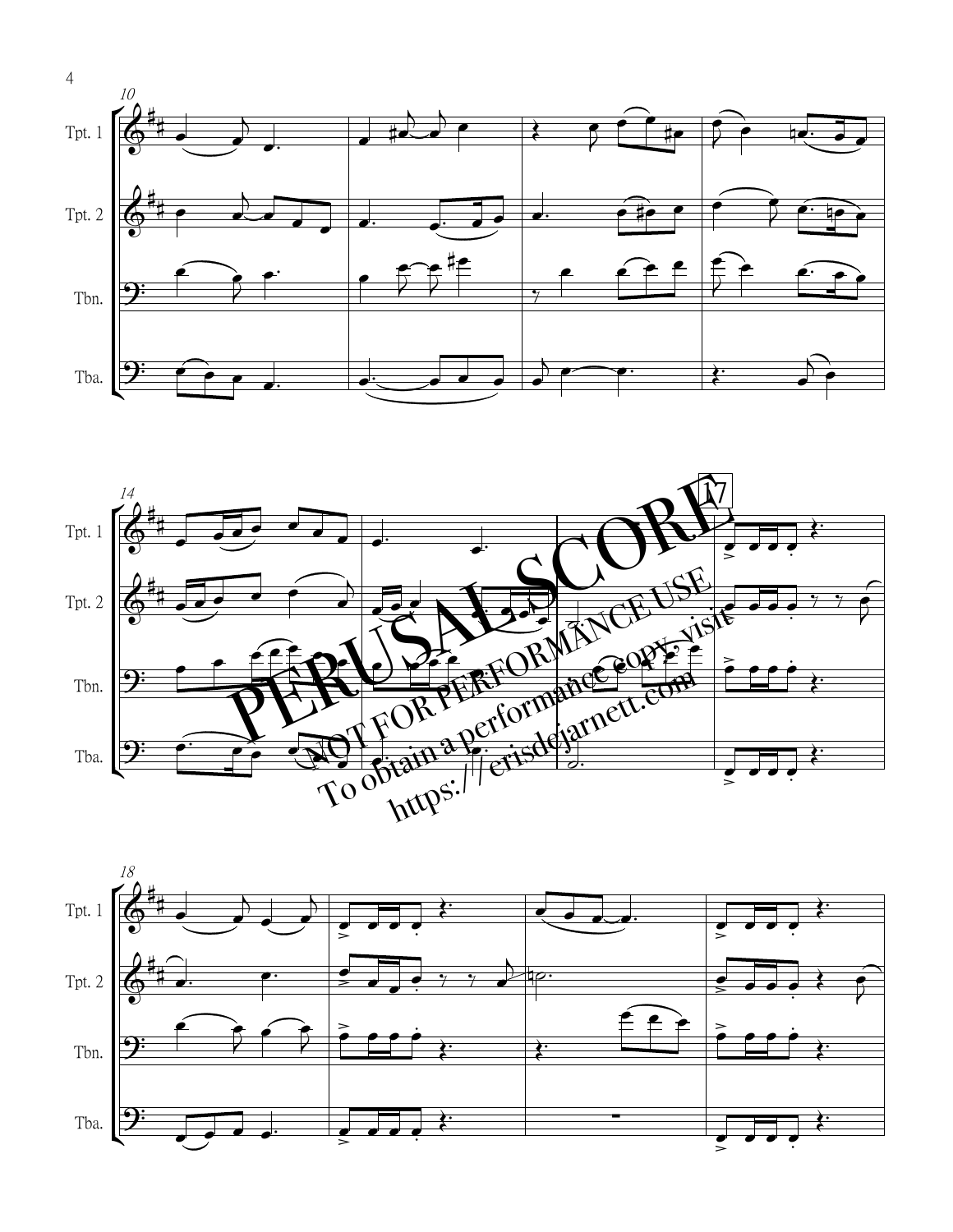



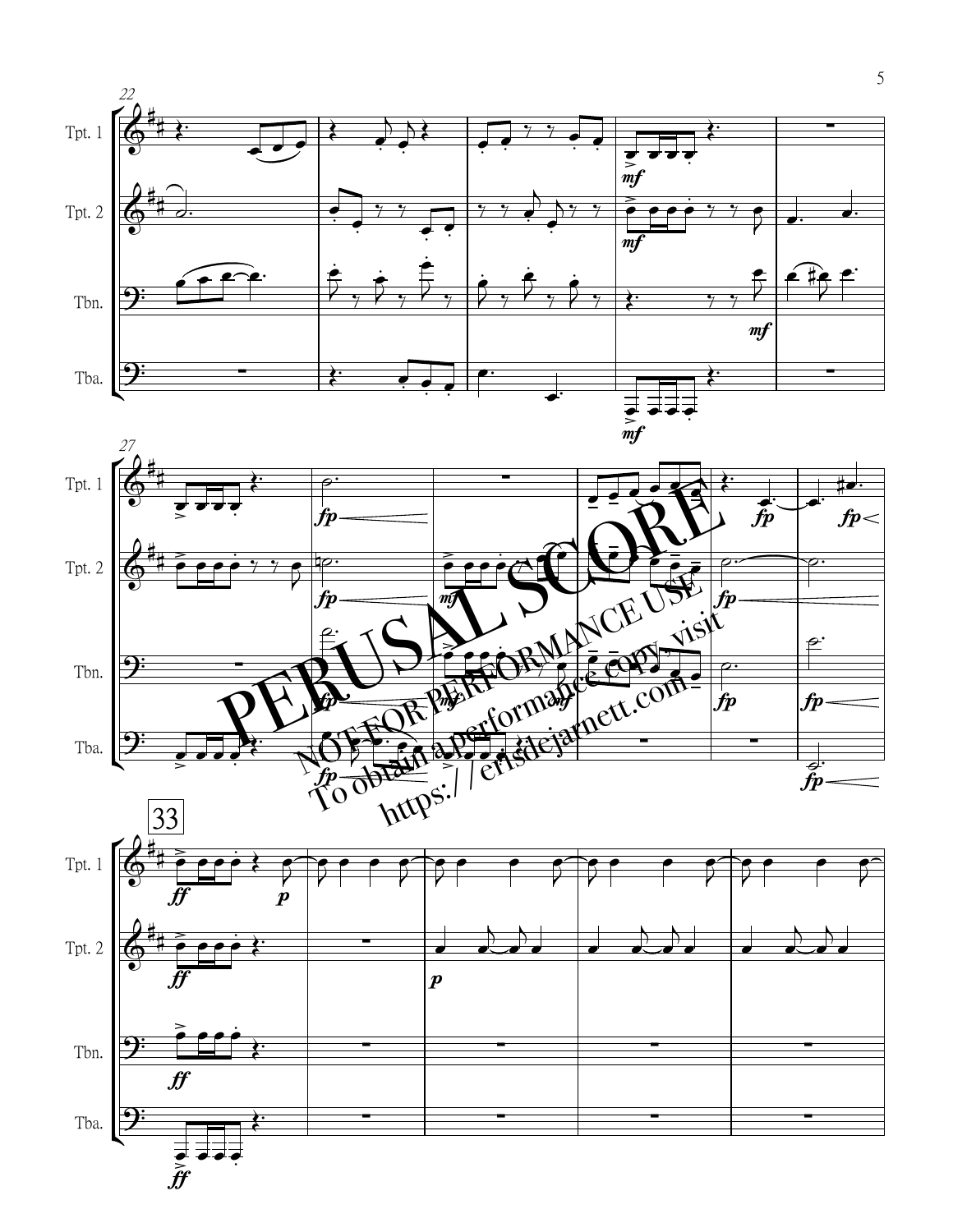



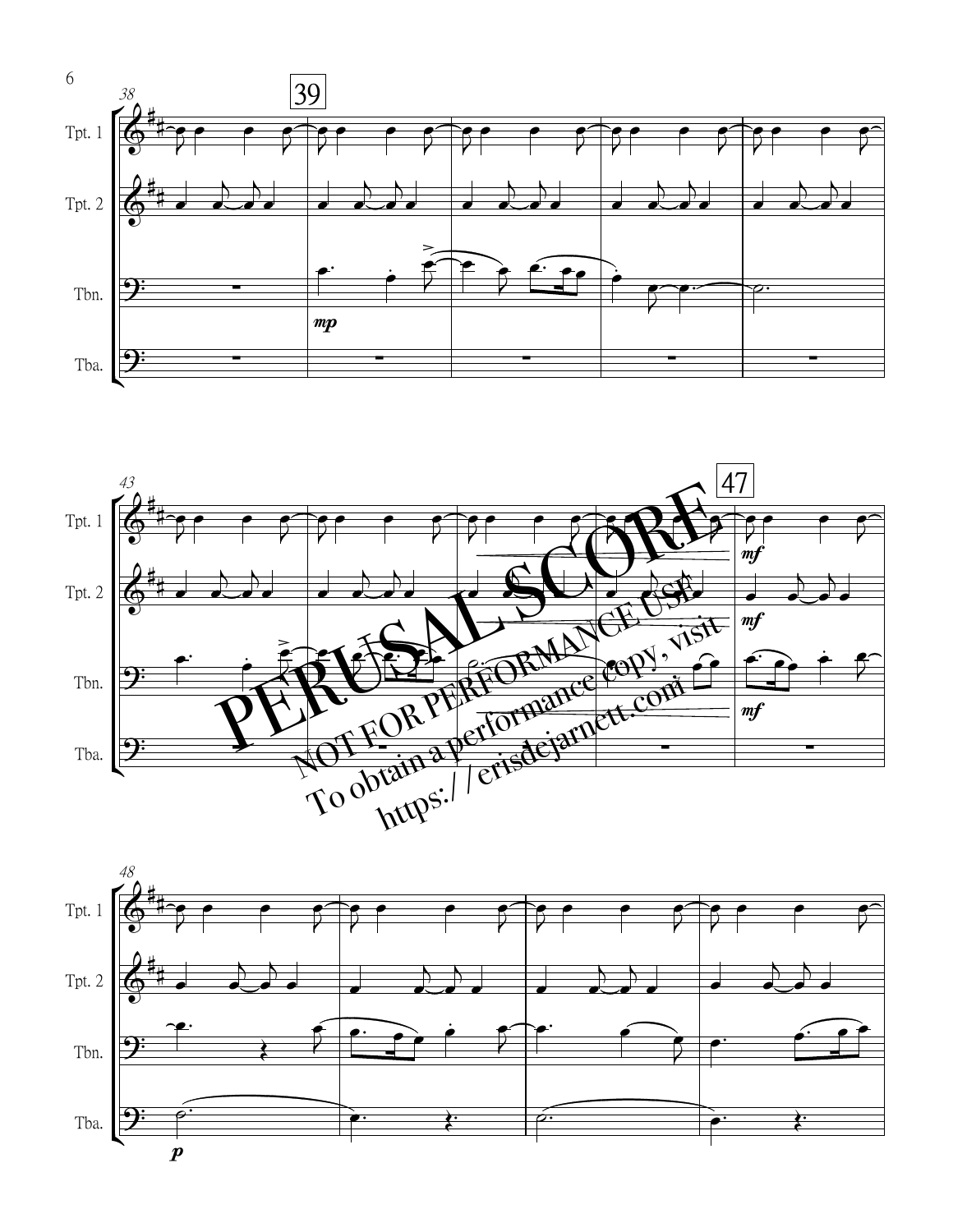



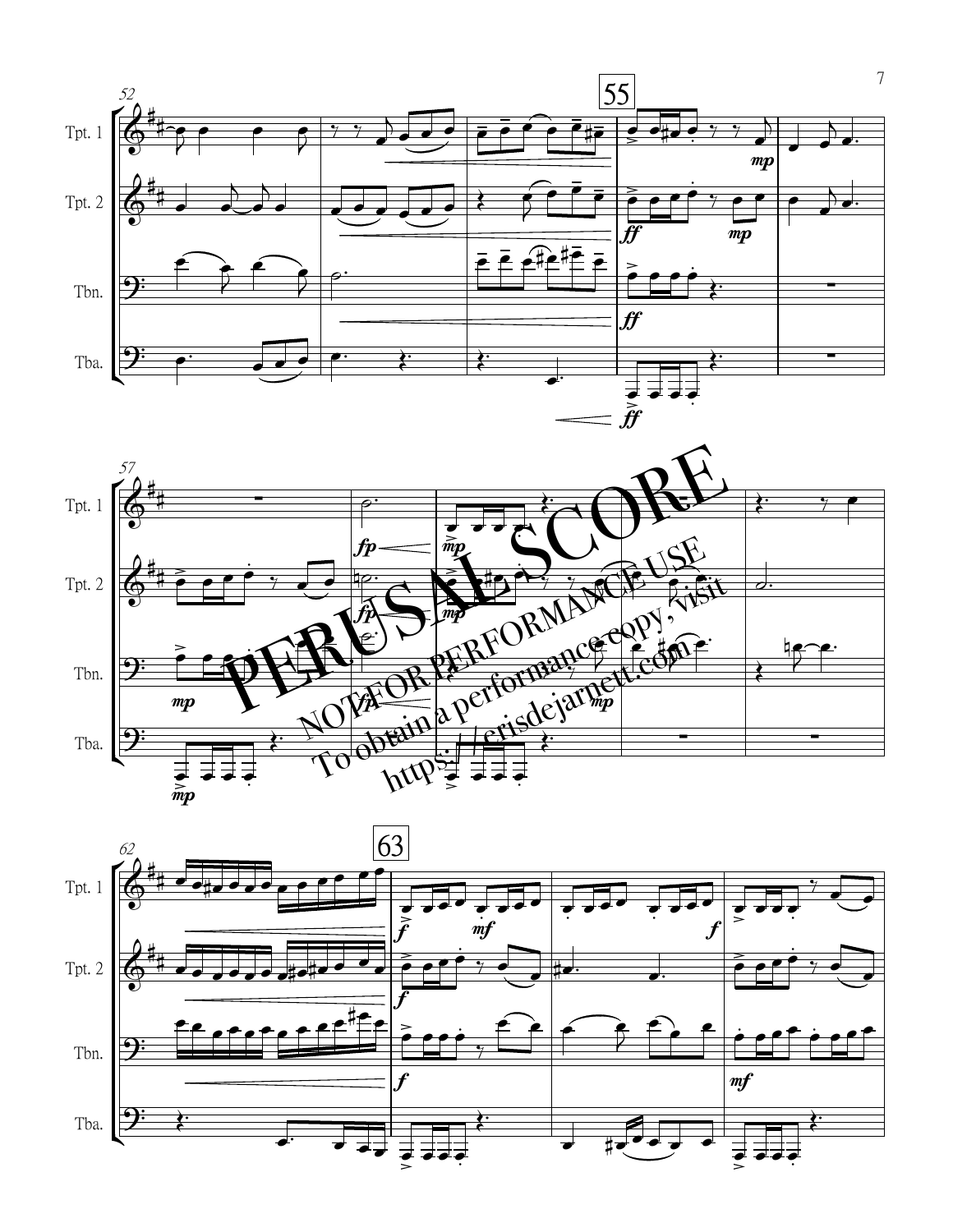



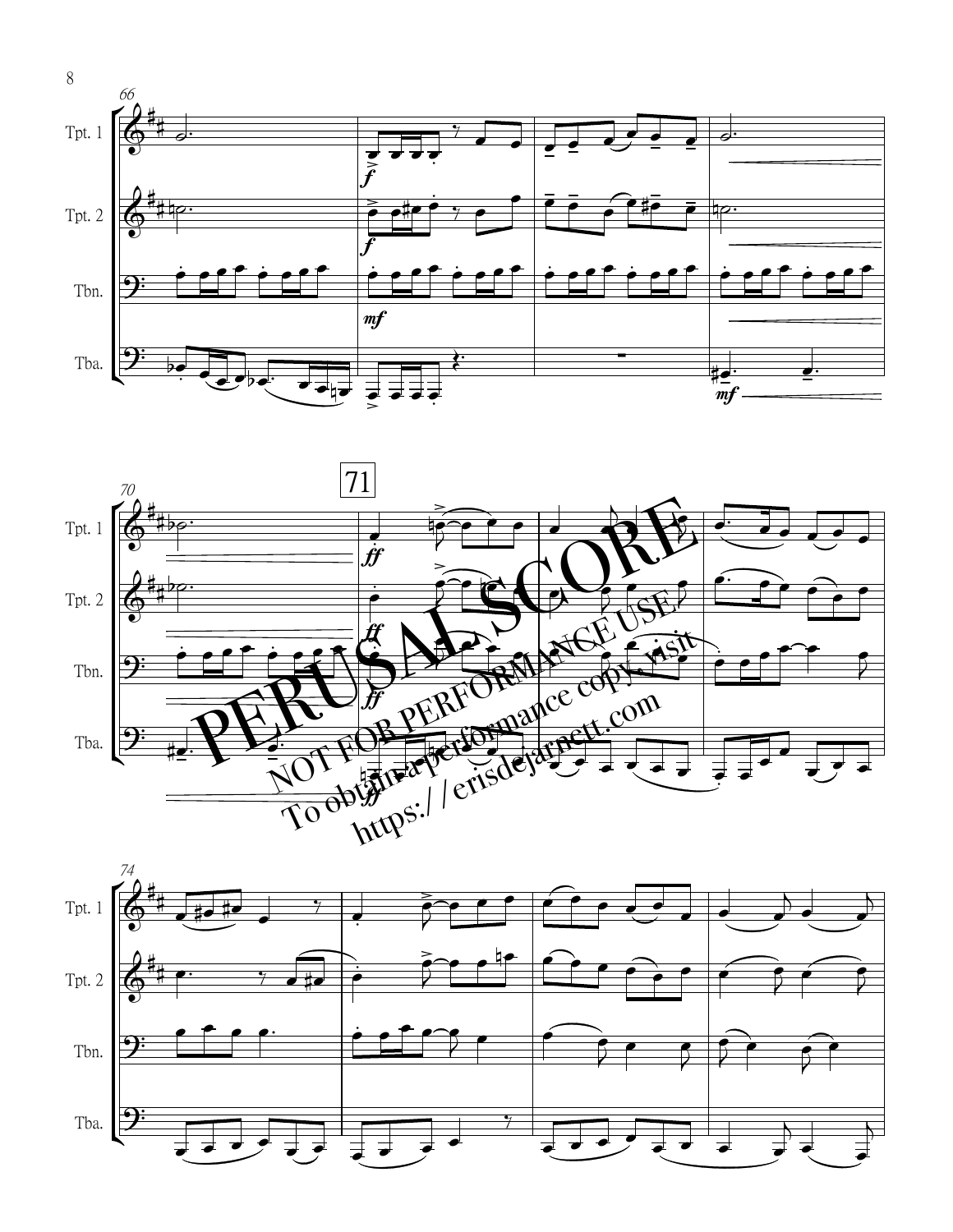



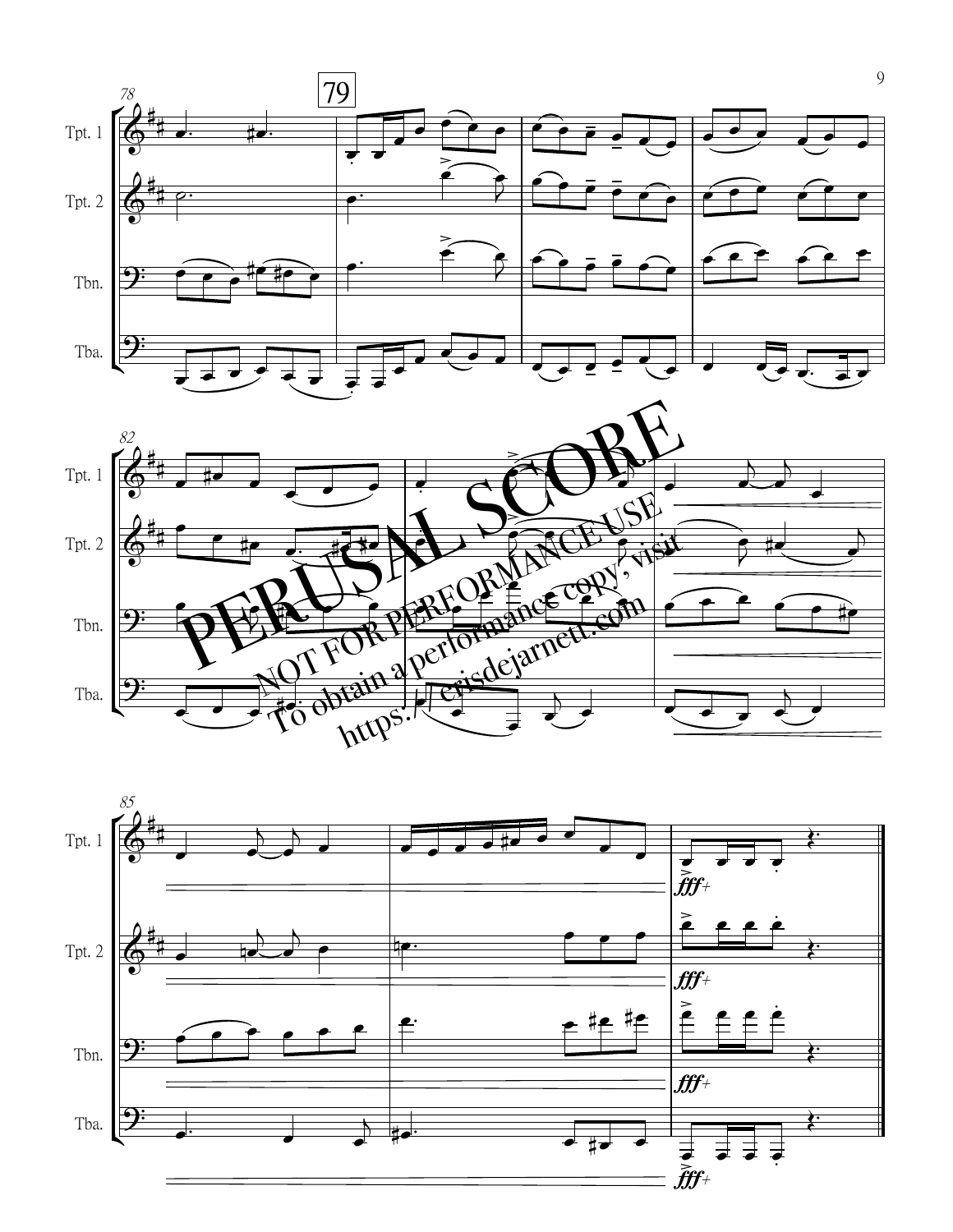



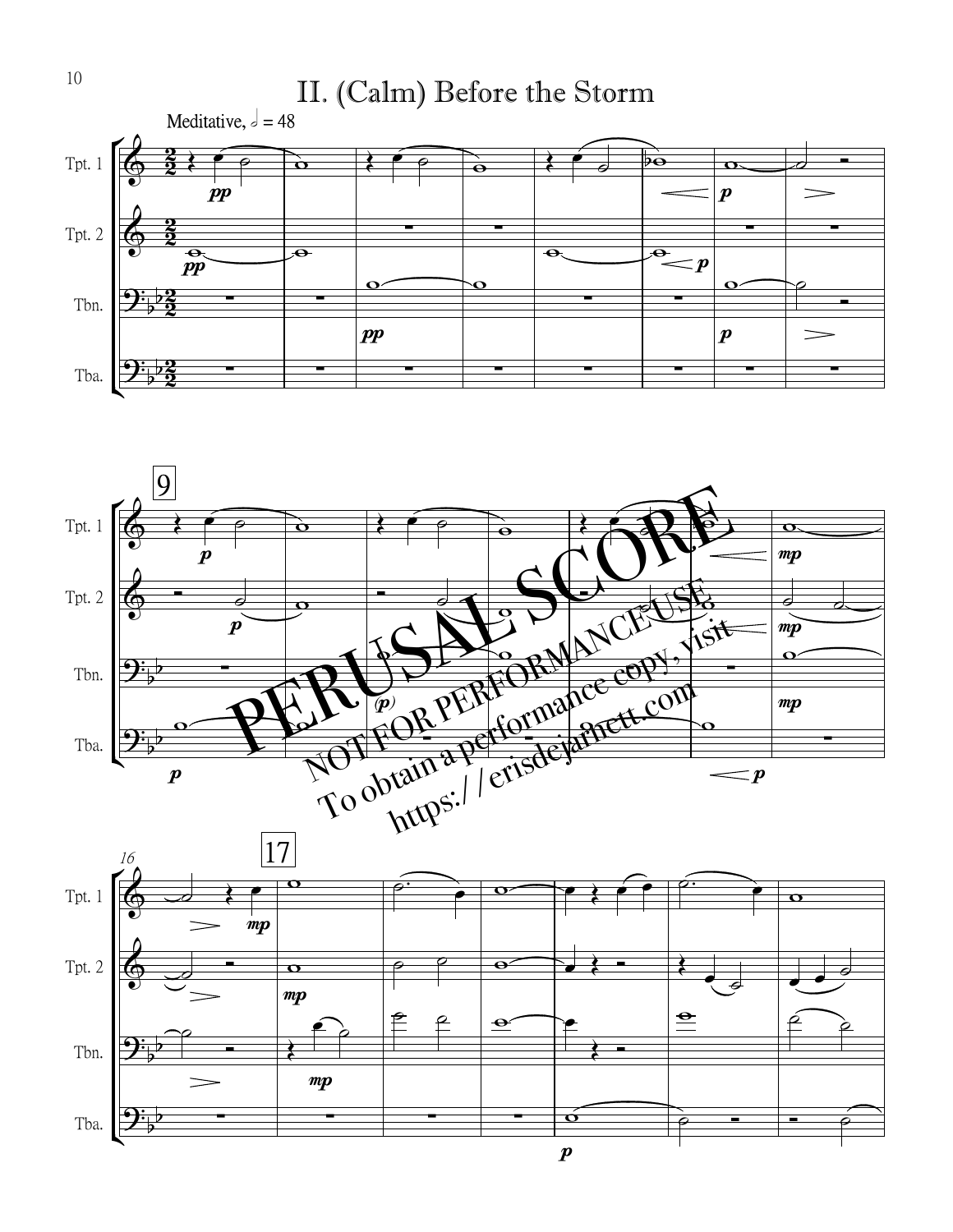

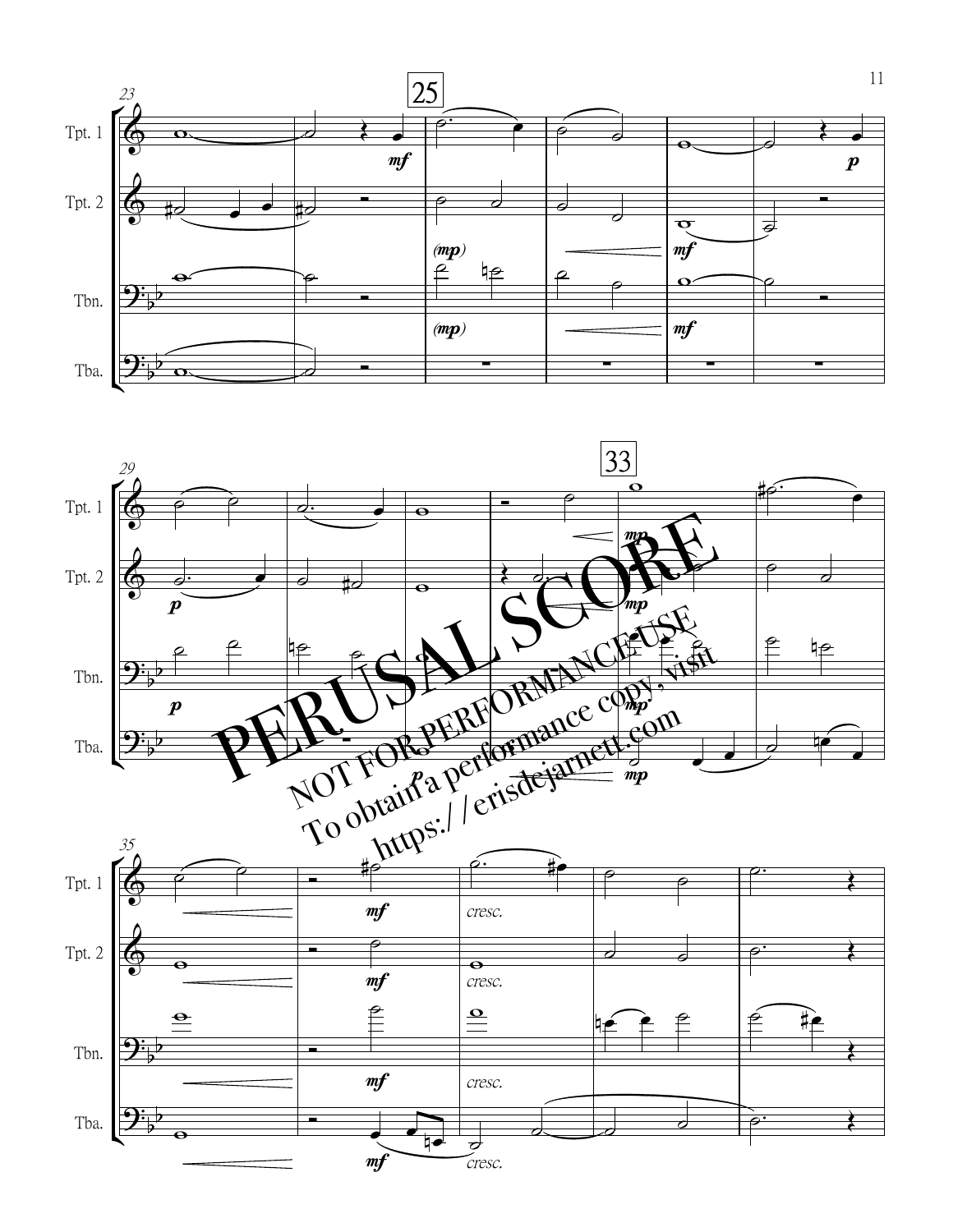

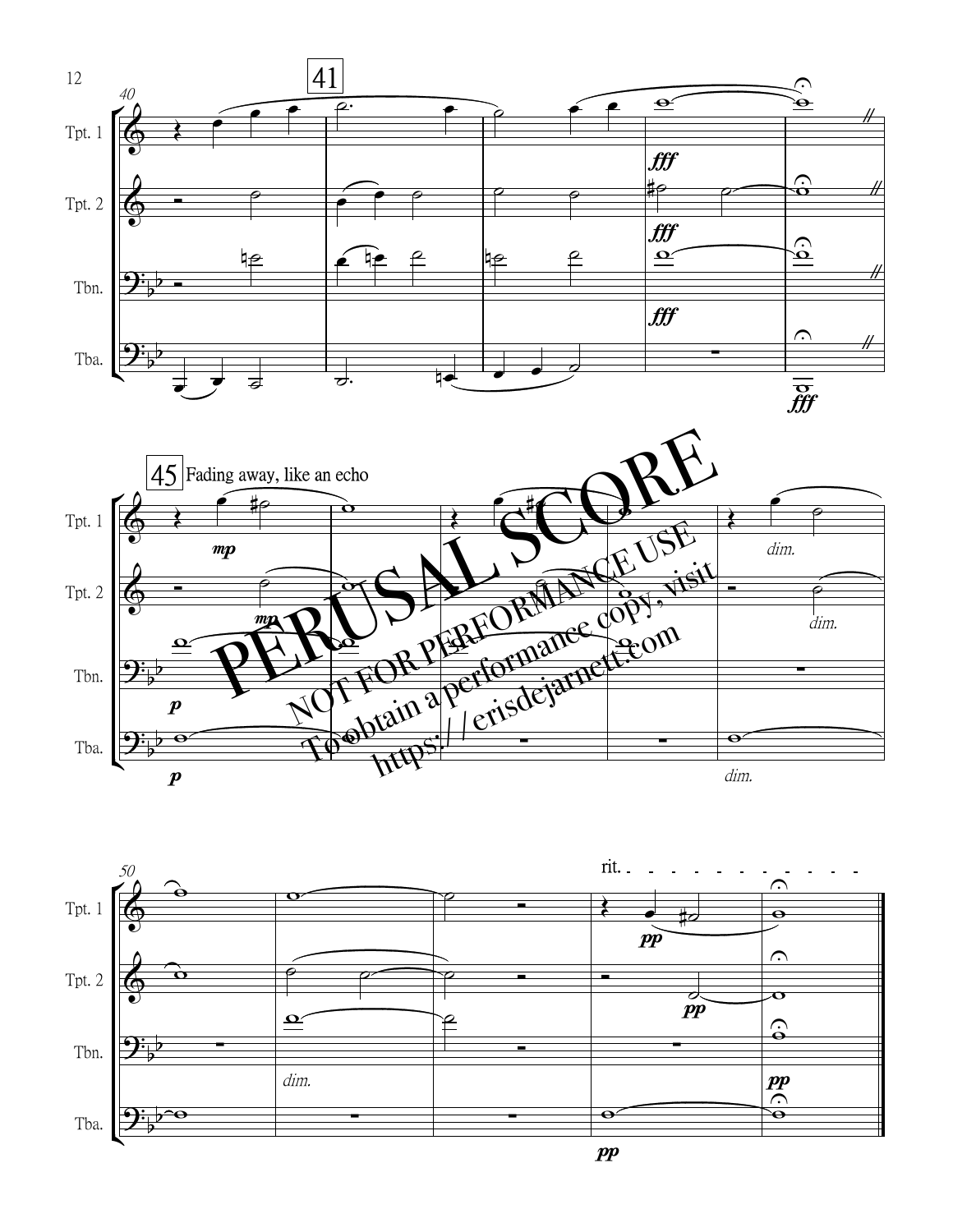



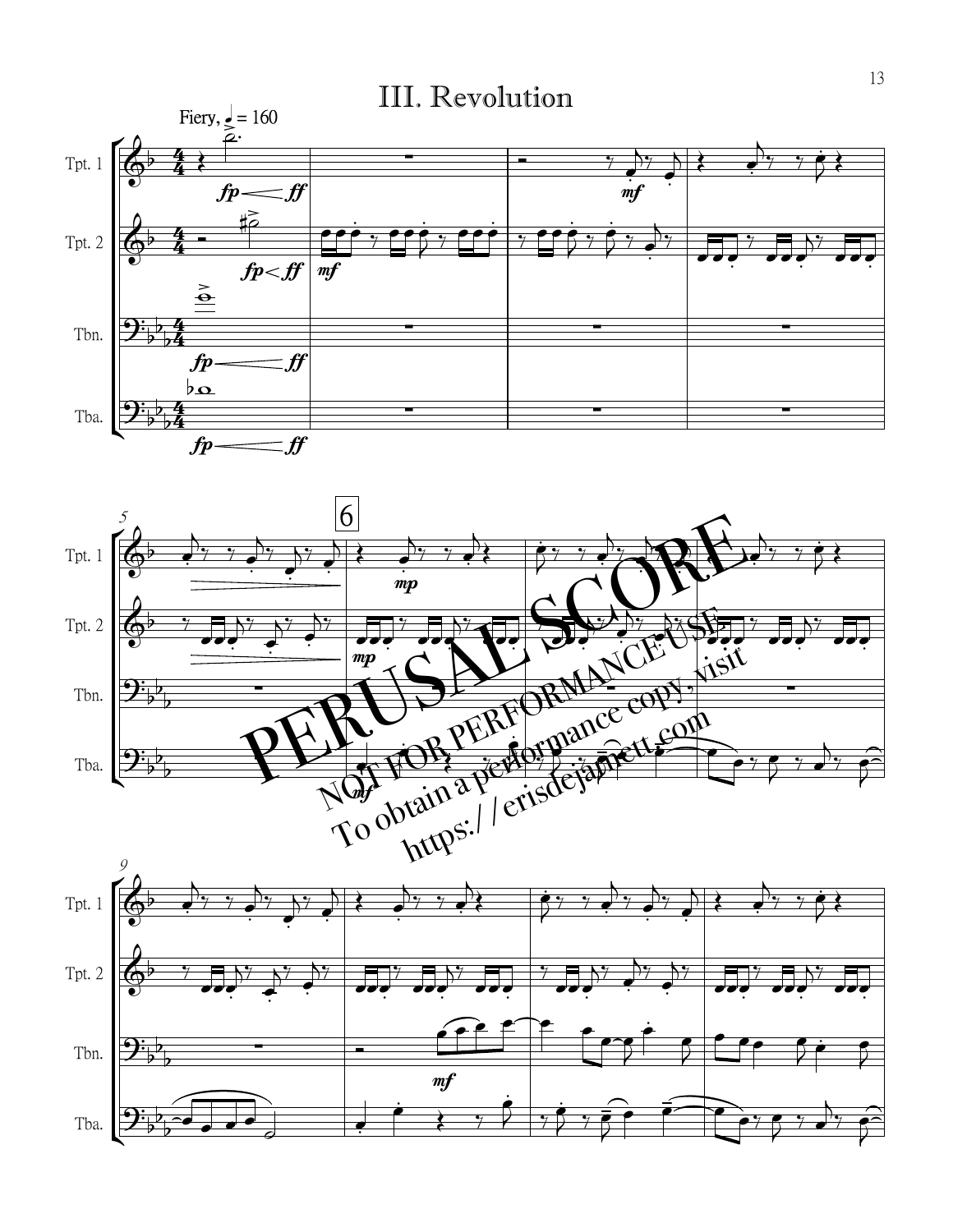



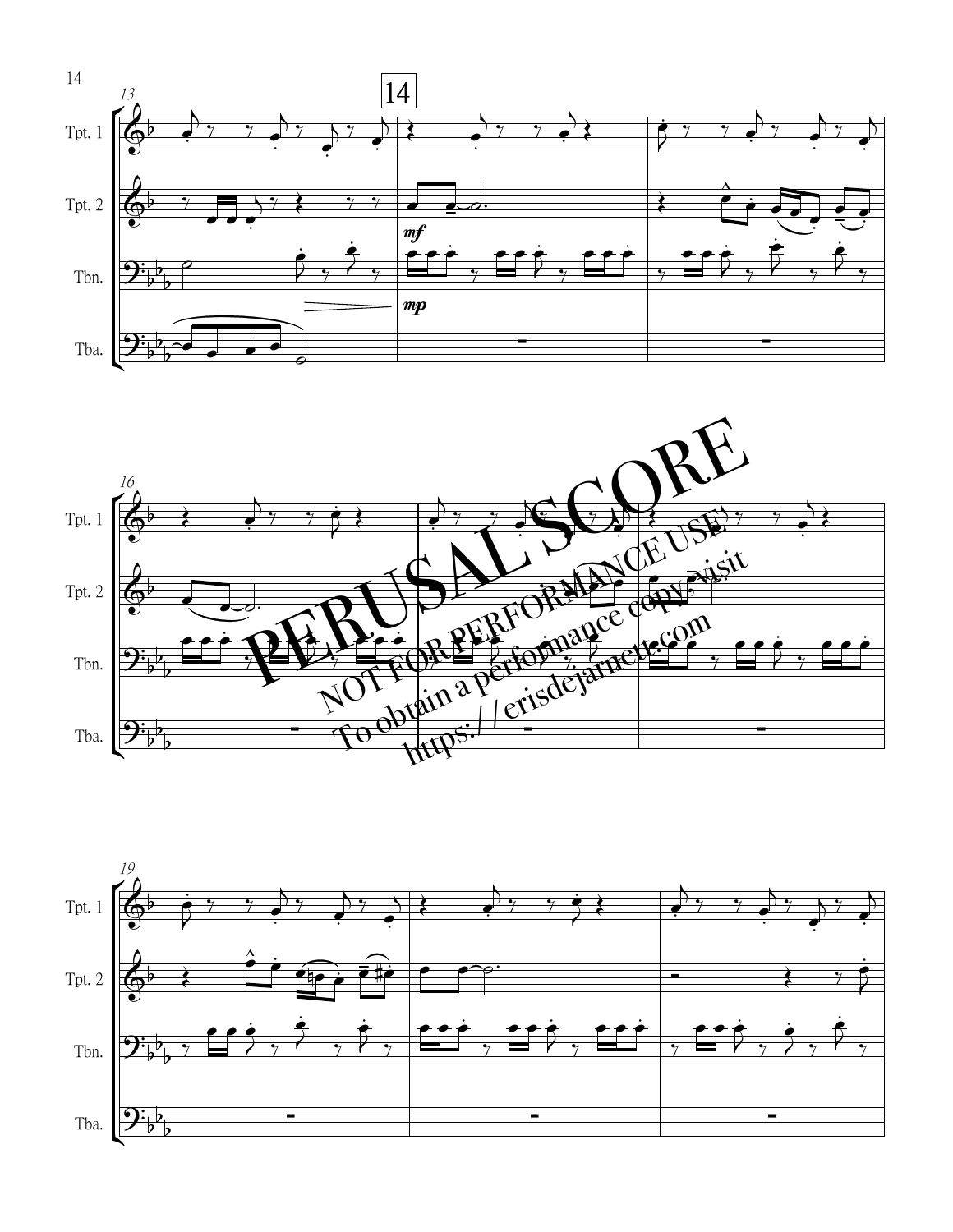



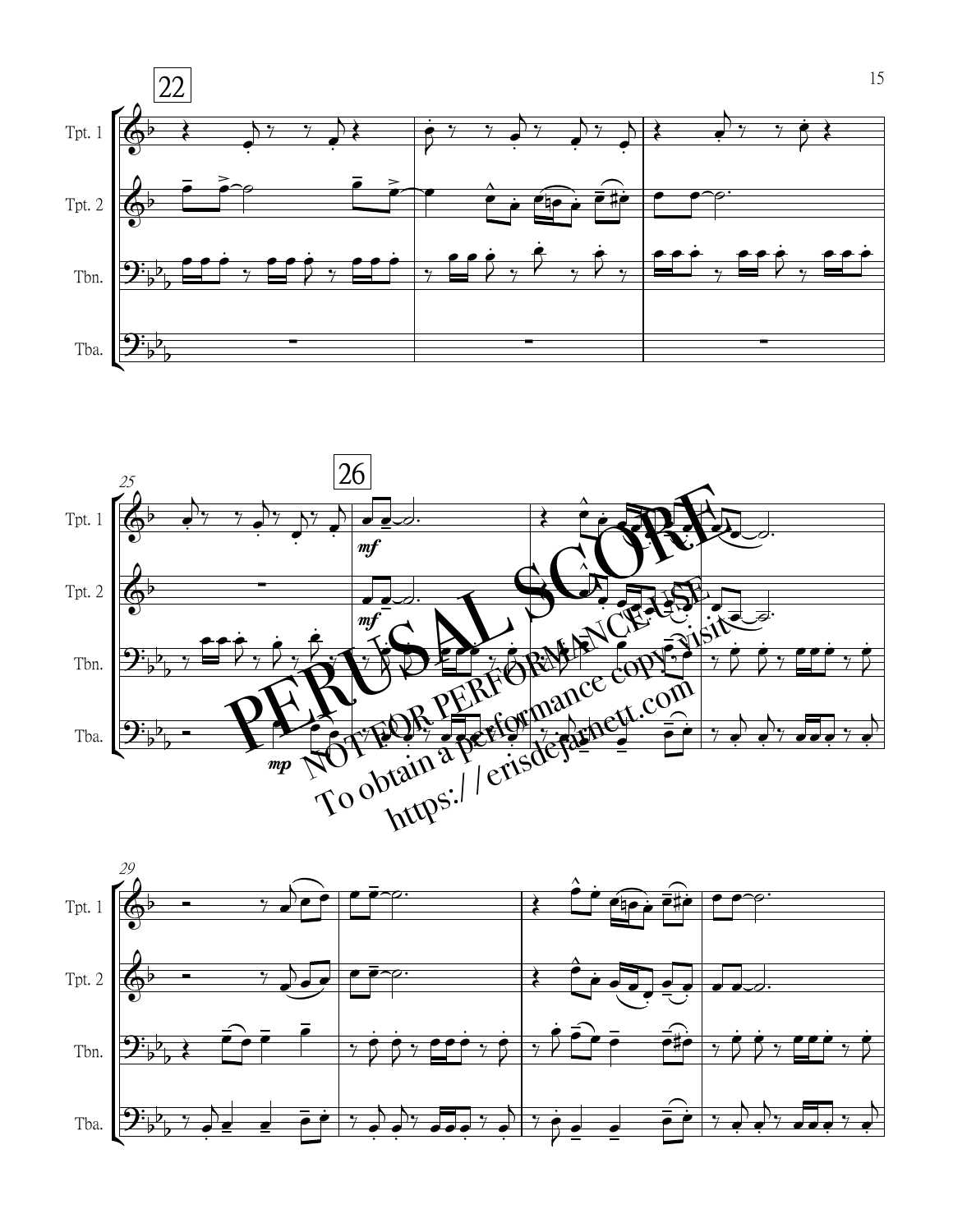



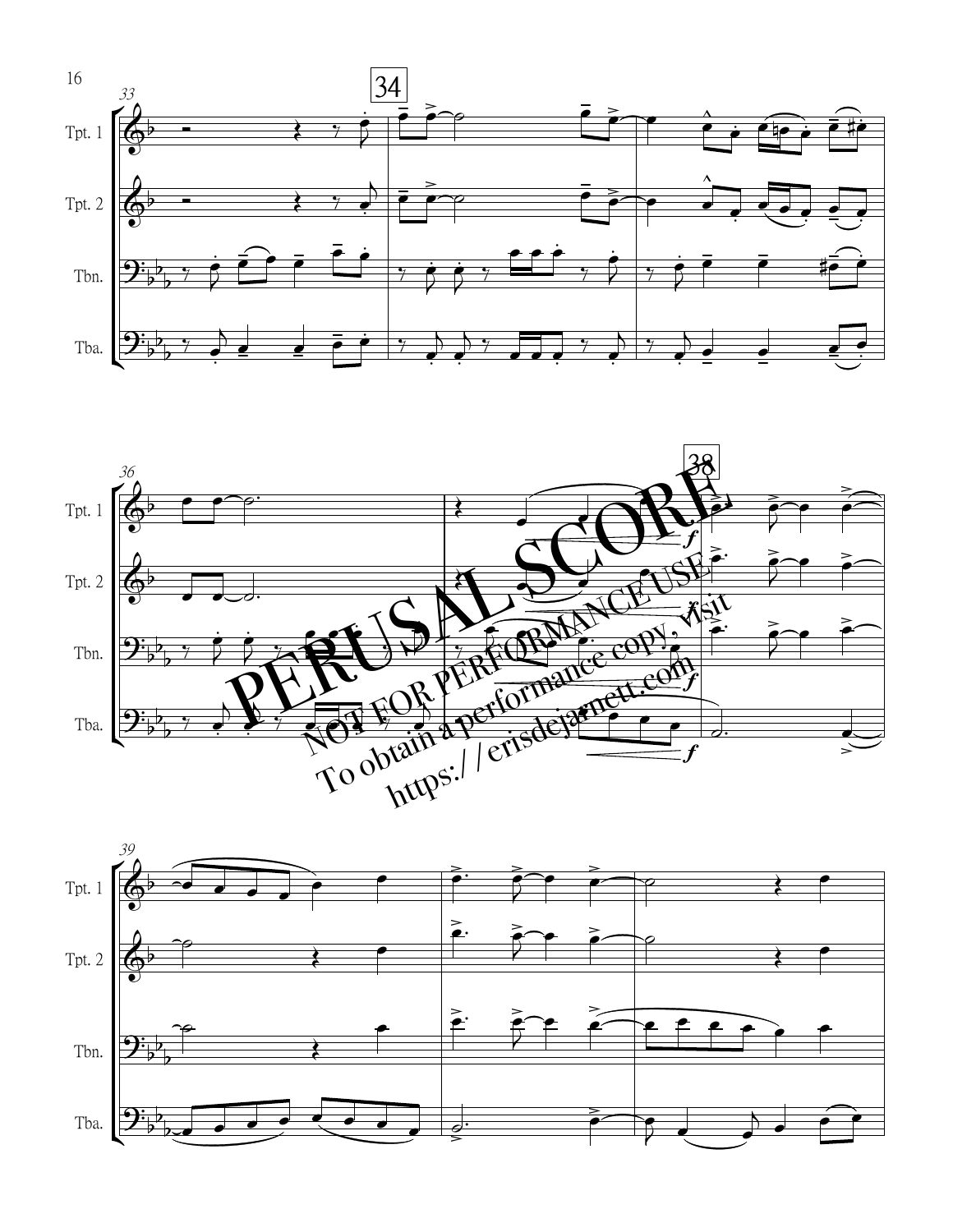



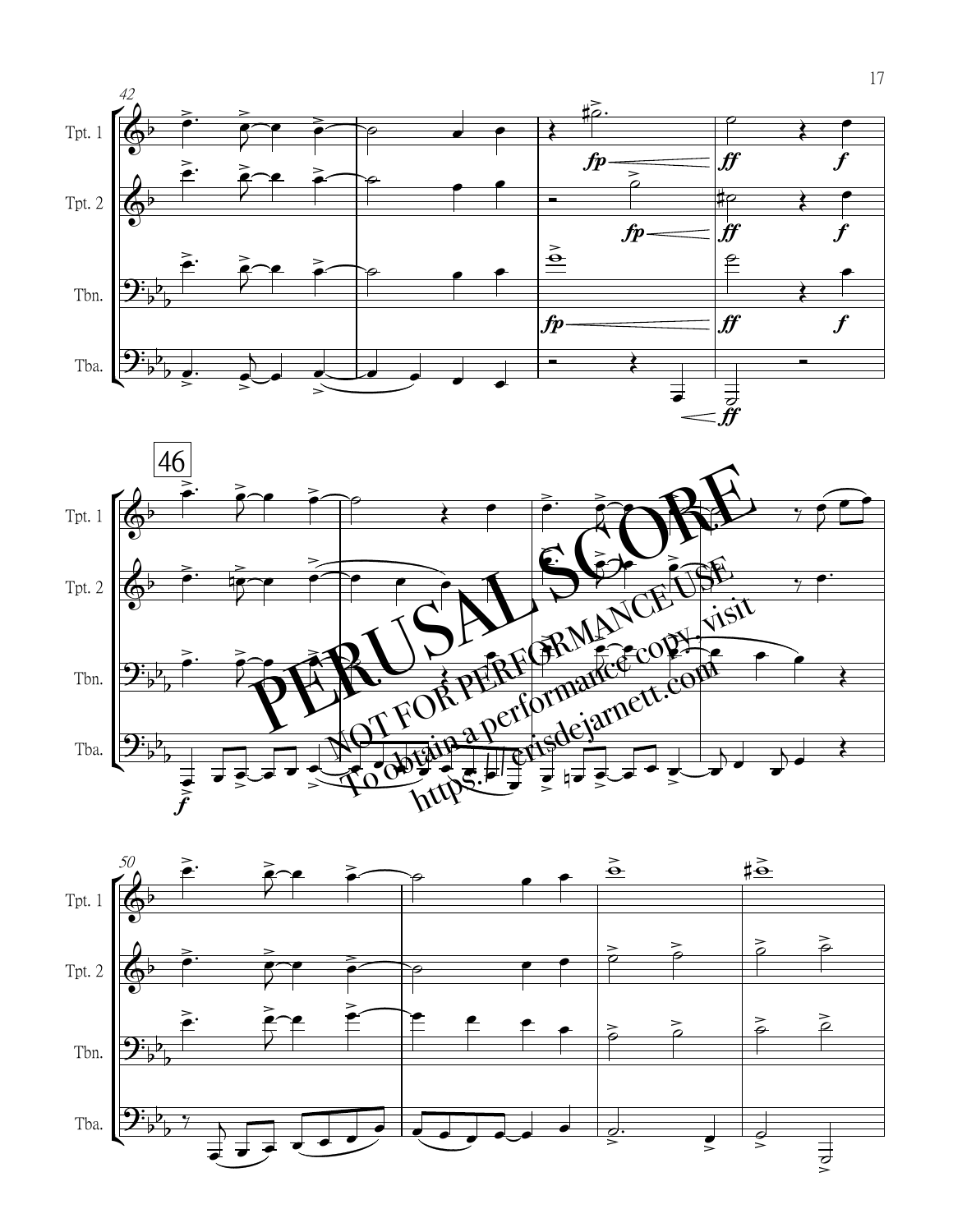